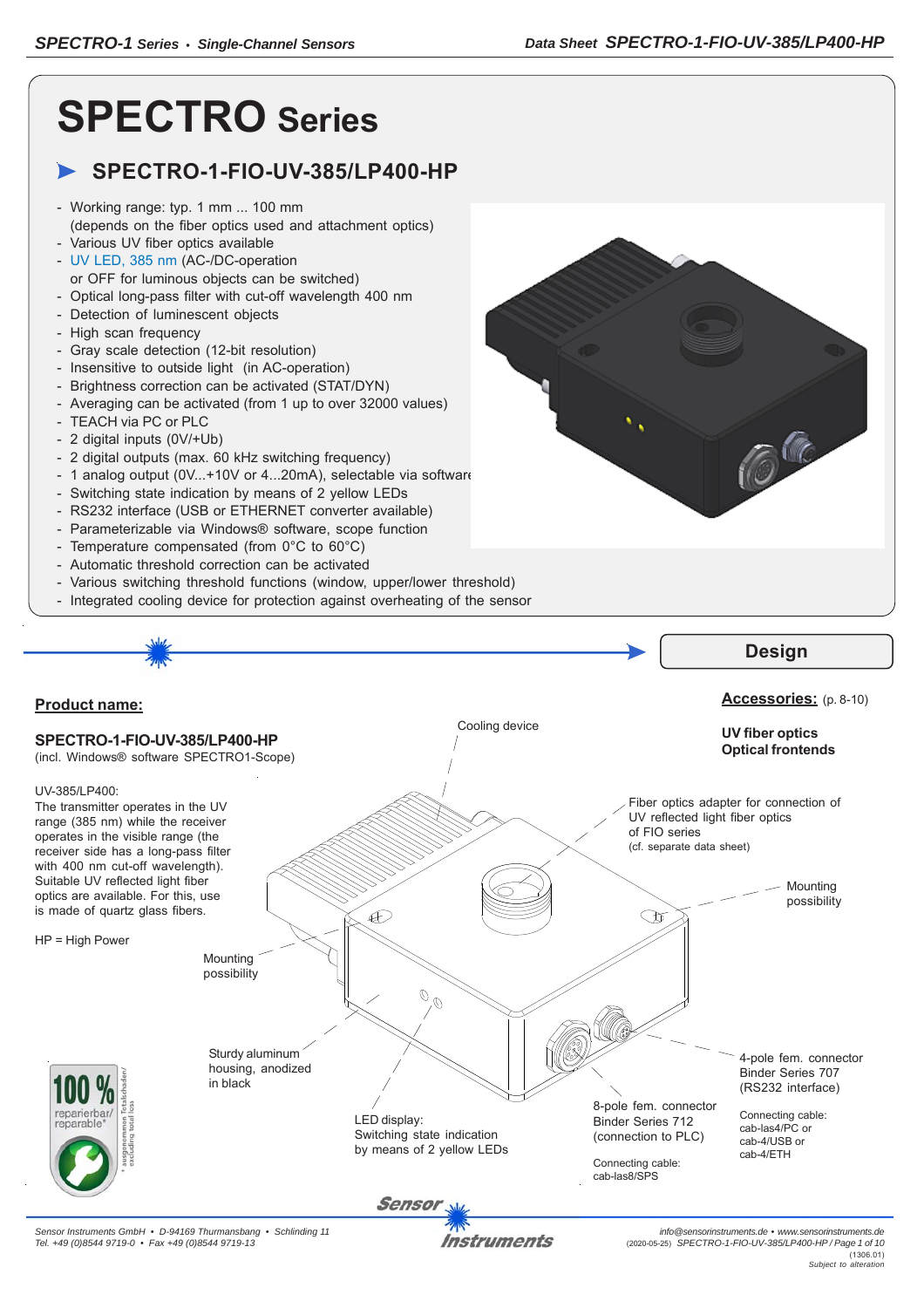

**Technical Data** 

| <b>Model</b>                                                                      | SPECTRO-1-FIO-UV-385/LP400-HP                                                                                                                                                                                                                                                                                                                                      |                                                                                                                                                                                                                                                                                          |  |
|-----------------------------------------------------------------------------------|--------------------------------------------------------------------------------------------------------------------------------------------------------------------------------------------------------------------------------------------------------------------------------------------------------------------------------------------------------------------|------------------------------------------------------------------------------------------------------------------------------------------------------------------------------------------------------------------------------------------------------------------------------------------|--|
| Voltage supply                                                                    |                                                                                                                                                                                                                                                                                                                                                                    | +24VDC (± 10%), reverse polarity protected, overcurrent protected                                                                                                                                                                                                                        |  |
| Current consumption                                                               | $< 220$ mA                                                                                                                                                                                                                                                                                                                                                         |                                                                                                                                                                                                                                                                                          |  |
| Max. switching current                                                            | 100 mA, short circuit proof                                                                                                                                                                                                                                                                                                                                        |                                                                                                                                                                                                                                                                                          |  |
| Switching state indication                                                        | 2 yellow LED visualize the physical state of the outputs OUT0 and OUT1                                                                                                                                                                                                                                                                                             |                                                                                                                                                                                                                                                                                          |  |
| Digital inputs (2x)                                                               |                                                                                                                                                                                                                                                                                                                                                                    | IN0 and IN1 (Pin 3 and 4): digital (0V/+24V)                                                                                                                                                                                                                                             |  |
| Digital outputs (2x)                                                              | OUT0 and OUT1 (Pin 5 and 6): digital (0V/+24V), npn-/pnp-able (bright-/dark-switching, can be switched)                                                                                                                                                                                                                                                            |                                                                                                                                                                                                                                                                                          |  |
| Analog output (1x)                                                                | ANALOG (Pin 8): voltage 0  +10V or current 4  20mA,<br>adjustable via PC software                                                                                                                                                                                                                                                                                  |                                                                                                                                                                                                                                                                                          |  |
| Interface                                                                         | <b>RS232</b>                                                                                                                                                                                                                                                                                                                                                       |                                                                                                                                                                                                                                                                                          |  |
| Pulse lengthening                                                                 | 0  100 ms, adjustable via PC software                                                                                                                                                                                                                                                                                                                              |                                                                                                                                                                                                                                                                                          |  |
| Averaging                                                                         | max. 32768 values, adjustable via PC software                                                                                                                                                                                                                                                                                                                      |                                                                                                                                                                                                                                                                                          |  |
| Scan frequency<br>(LED mode AC, DC or<br>OFF, can be switched via<br>PC software) | LED mode AC (depends on parameterization):<br>Frequency [Hz] Digital outputs Analog output<br>Max. 50 000<br>Off<br>Off<br>Off<br>Max. 48 000<br>On<br>Max. 42 000<br>Off<br>On<br>Max. 41 000<br>On<br>On<br>Measurements were made with the smallest gain at the<br>receiver (AMP1). At the highest gain (AMP8), rthe<br>frequency is reduced by a factor of 10. | LED mode DC / OFF (depends on parameterization):<br>Frequency [Hz] Digital outputs Analog output<br>Max. 175 000<br>Off<br>Off<br>Max. 135 000<br>Off<br>On.<br>Max. 100 000<br>Off<br>On<br>Max. 85 000<br>On<br>On<br>The frequency is independent of the gain set at the<br>receiver. |  |
| Switching frequency                                                               | max. 60 kHz                                                                                                                                                                                                                                                                                                                                                        |                                                                                                                                                                                                                                                                                          |  |
| Analog band width                                                                 | max. 90 kHz (-3 dB)                                                                                                                                                                                                                                                                                                                                                |                                                                                                                                                                                                                                                                                          |  |
| Transmitter (light source)                                                        | UV LED, 385 nm                                                                                                                                                                                                                                                                                                                                                     |                                                                                                                                                                                                                                                                                          |  |
| Transmitter control                                                               | can be switched via PC software:<br>AC operation (LED MODE-AC), DC operation (LED MODE-DC), OFF operation (LED MODE-OFF)                                                                                                                                                                                                                                           |                                                                                                                                                                                                                                                                                          |  |
| Object distance<br>(measuring range)                                              | with reflected light fiber optics: typ. 1 mm  100 mm (depends on fiber optics and attachment optics)                                                                                                                                                                                                                                                               |                                                                                                                                                                                                                                                                                          |  |
| Filter                                                                            | Long-pass filter with cut-off wavelength 400 nm                                                                                                                                                                                                                                                                                                                    |                                                                                                                                                                                                                                                                                          |  |
| Receiver                                                                          | photo diode                                                                                                                                                                                                                                                                                                                                                        |                                                                                                                                                                                                                                                                                          |  |
| Receiver gain setting                                                             | 8 steps (AMP1  AMP8), adjustable via PC software                                                                                                                                                                                                                                                                                                                   |                                                                                                                                                                                                                                                                                          |  |
| Ambient light                                                                     | max. 5000 Lux                                                                                                                                                                                                                                                                                                                                                      |                                                                                                                                                                                                                                                                                          |  |
| Size of light spot                                                                | typ. $\varnothing$ 1 mm $\varnothing$ 10 mm<br>depends on fiber optics and attachment optics (cf. catalog FIO series)                                                                                                                                                                                                                                              |                                                                                                                                                                                                                                                                                          |  |
| Reproducibility                                                                   | 2 digits at 12-bit A/D conversion                                                                                                                                                                                                                                                                                                                                  |                                                                                                                                                                                                                                                                                          |  |
| Housing dimensions                                                                | LxWxH approx. 95 mm x 65 mm x 38 mm (incl. fiber optics adaptor M18x1, without connectors)                                                                                                                                                                                                                                                                         |                                                                                                                                                                                                                                                                                          |  |
| Housing material                                                                  | aluminum, anodized in black                                                                                                                                                                                                                                                                                                                                        |                                                                                                                                                                                                                                                                                          |  |
| Enclosure rating                                                                  | <b>IP64</b>                                                                                                                                                                                                                                                                                                                                                        |                                                                                                                                                                                                                                                                                          |  |
| Connecting cables                                                                 | to PLC: cab-las8/SPS or cab-las8/SPS-w<br>to PC/RS232 interface: cab-las4/PC or cab-las4/PC-w<br>to PC/USB interface: cab-4/USB or cab-4/USB-w<br>to PC/Ethernet interface: cab-4/ETH                                                                                                                                                                              |                                                                                                                                                                                                                                                                                          |  |
| Type of connector                                                                 | connection to PLC: 8-pole fem. connector (Binder series 712)<br>connection to PC: 4-pole fem. connector (Binder series 707)                                                                                                                                                                                                                                        |                                                                                                                                                                                                                                                                                          |  |
| Operating temp. range                                                             | $-20^{\circ}$ C $ +55^{\circ}$ C                                                                                                                                                                                                                                                                                                                                   |                                                                                                                                                                                                                                                                                          |  |
| Storage temperature range                                                         | $-20^{\circ}$ C $+85^{\circ}$ C                                                                                                                                                                                                                                                                                                                                    |                                                                                                                                                                                                                                                                                          |  |
| EMC test acc. to                                                                  | CE<br>DIN EN 60947-5-2                                                                                                                                                                                                                                                                                                                                             |                                                                                                                                                                                                                                                                                          |  |

**Sensor** 

*Sensor Instruments GmbH • D-94169 Thurmansbang • Schlinding 11 Tel. +49 (0)8544 9719-0 • Fax +49 (0)8544 9719-13*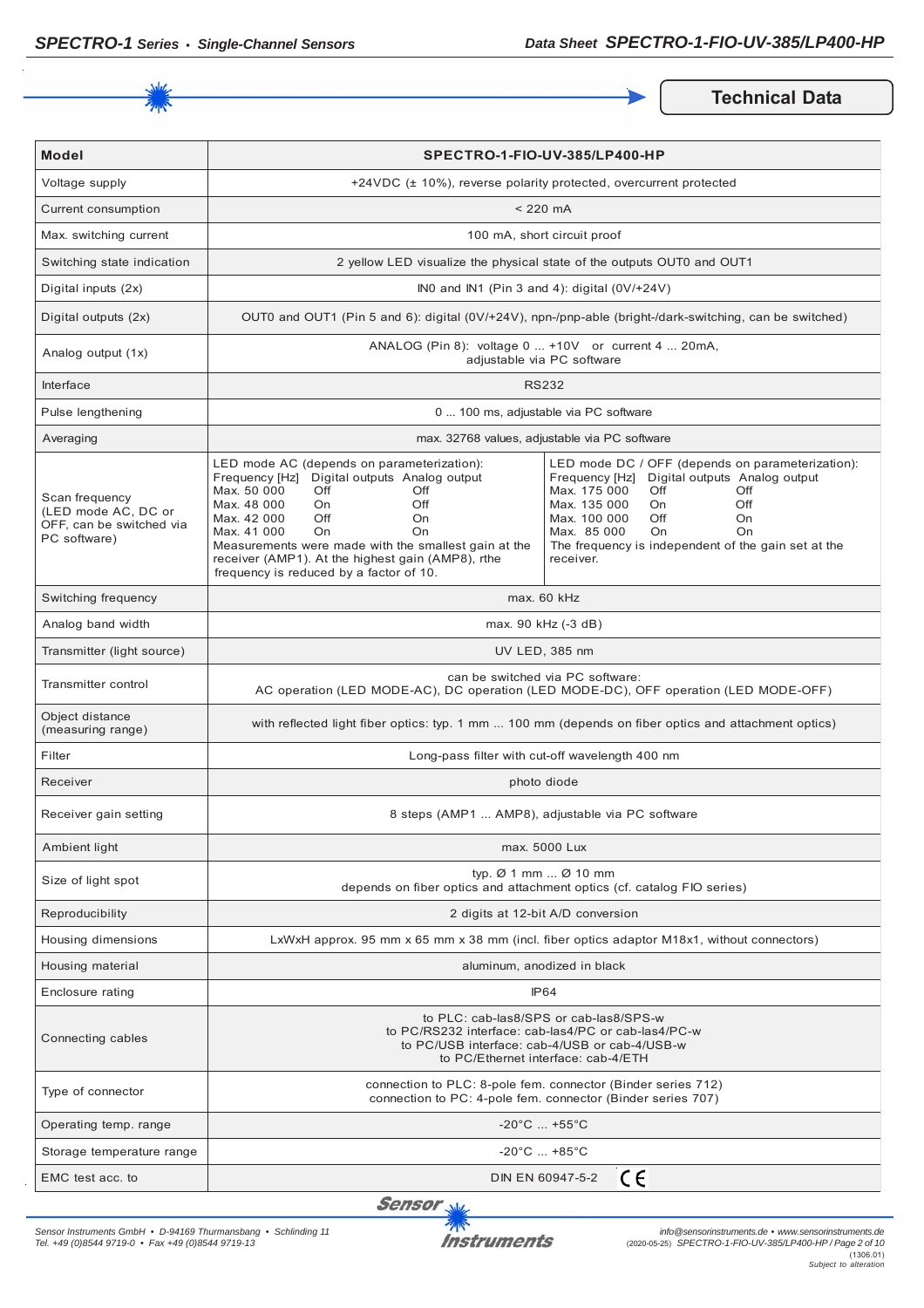

*Sensor Instruments GmbH • D-94169 Thurmansbang • Schlinding 11 Tel. +49 (0)8544 9719-0 • Fax +49 (0)8544 9719-13*



*info@sensorinstruments.de • www.sensorinstruments.de* (2020-05-25) *SPECTRO-1-FIO-UV-385/LP400-HP / Page 3 of 10* (1306.01) *Subject to alteration*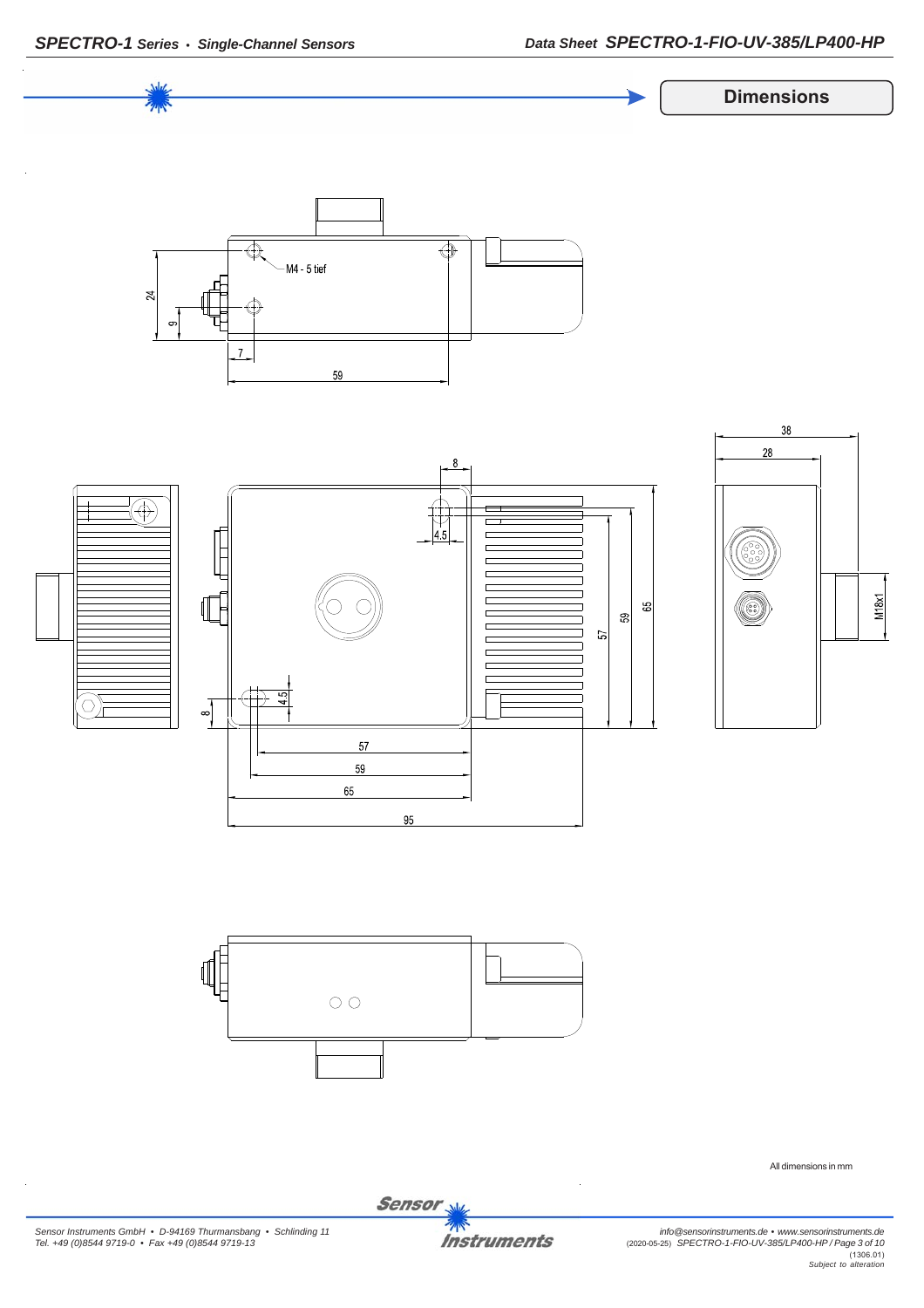

*Sensor Instruments GmbH • D-94169 Thurmansbang • Schlinding 11 Tel. +49 (0)8544 9719-0 • Fax +49 (0)8544 9719-13*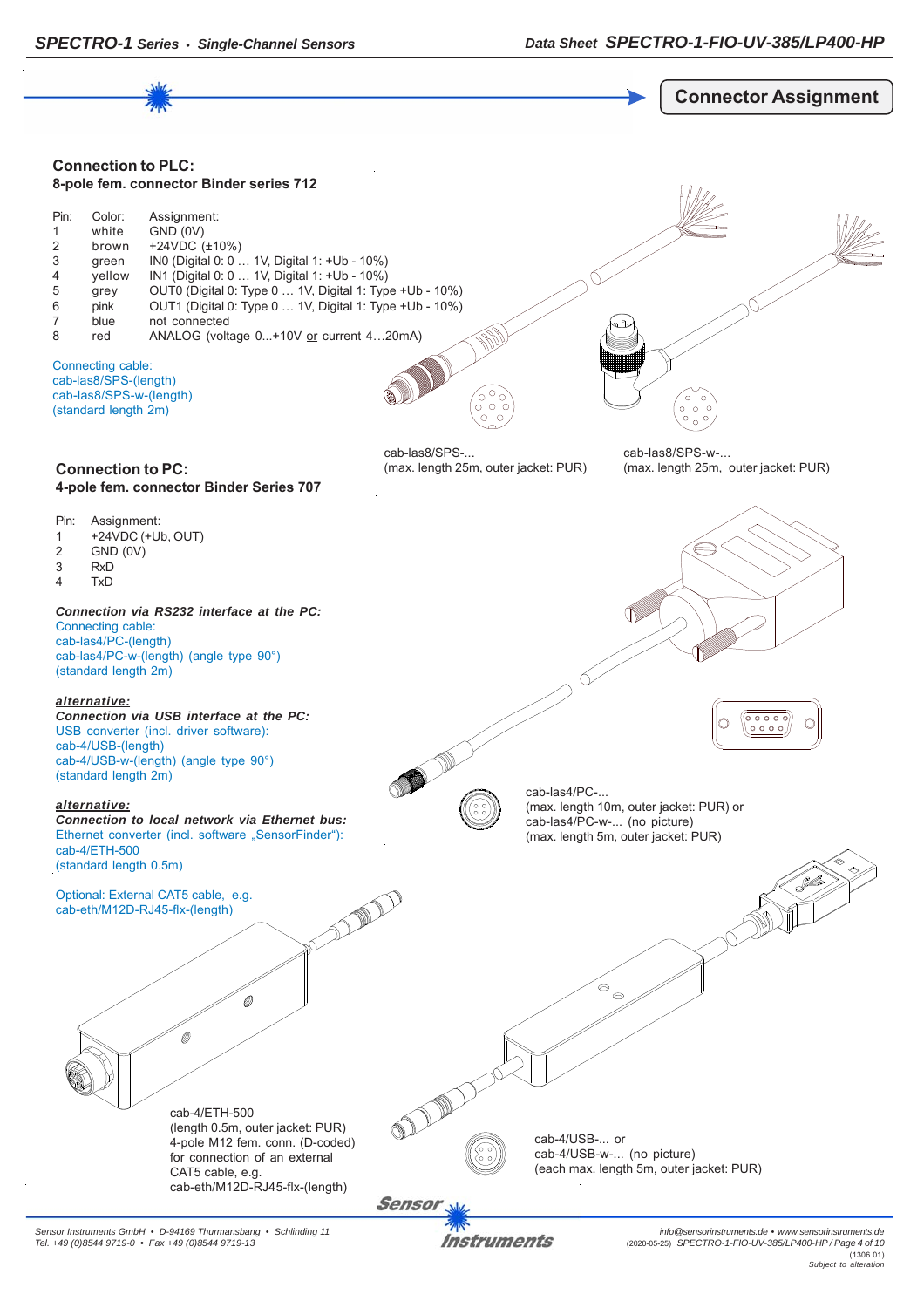

## **Measuring principle of the sensors of SPECTRO-1 series:**

The sensors of the SPECTRO-1 series are of single-channel design, i.e. they acquire the analog signal that comes from a receiver and evaluate this signal. Various light sources such as white light, UV light, IR light, or a laser can be used as a transmitter. The receiver is correspondingly matched to the transmitter. The acquired analog signal is provided through a voltage output and a current output.

The software can be used to select various evaluation modes for the analog signal. The status of the analog signal is provided through 2 digital outputs in accordance with the selected evaluation mode. A digital input allows external "teaching" of the sensor. An additional input allows the "freezing" of the analog output signal upon a positive input edge.

The SPECTRO-1 sensor allows highly flexible signal acquisition. The sensor, for example, can be operated in alternating-light mode (AC mode), which means the sensor is not influenced by external light, or in constant-light mode (DC mode), which provides outstanding high-speed sensor operation. An OFF function deactivates the sensor's integrated light source and changes to DC mode, which allows the sensor to detect so-called "self-luminous objects". With the stepless adjustment of the integrated light source, the selectable gain of the receiver signal, and an INTEGRAL function the sensor can be adjusted to almost any surface or any "selfluminous object".

A micro-controller performs 12-bit analog/digital conversion of the analog signal, which allows recording and evaluation of the signal. Furthermore the SPECTRO-1 sensor offers various options for intelligent signal processing such as e.g. dirt accumulation compensation.

Parameters and measurement values can be exchanged between PC and sensor either through RS232 or Ethernet (using an Ethernet converter). Through the interface all the parameters can be stored in the non-volatile EEPROM of the sensor.

The PC software facilitates the parameterisation, diagnostics, and adjustment of the sensor system (oscilloscope function). The software furthermore provides a data recorder function that automatically records data and stores them on the hard disk of the PC.

SPECTRO-1 sensors are temperature-compensated over a range of 0°C to 80°C.

**Sensor**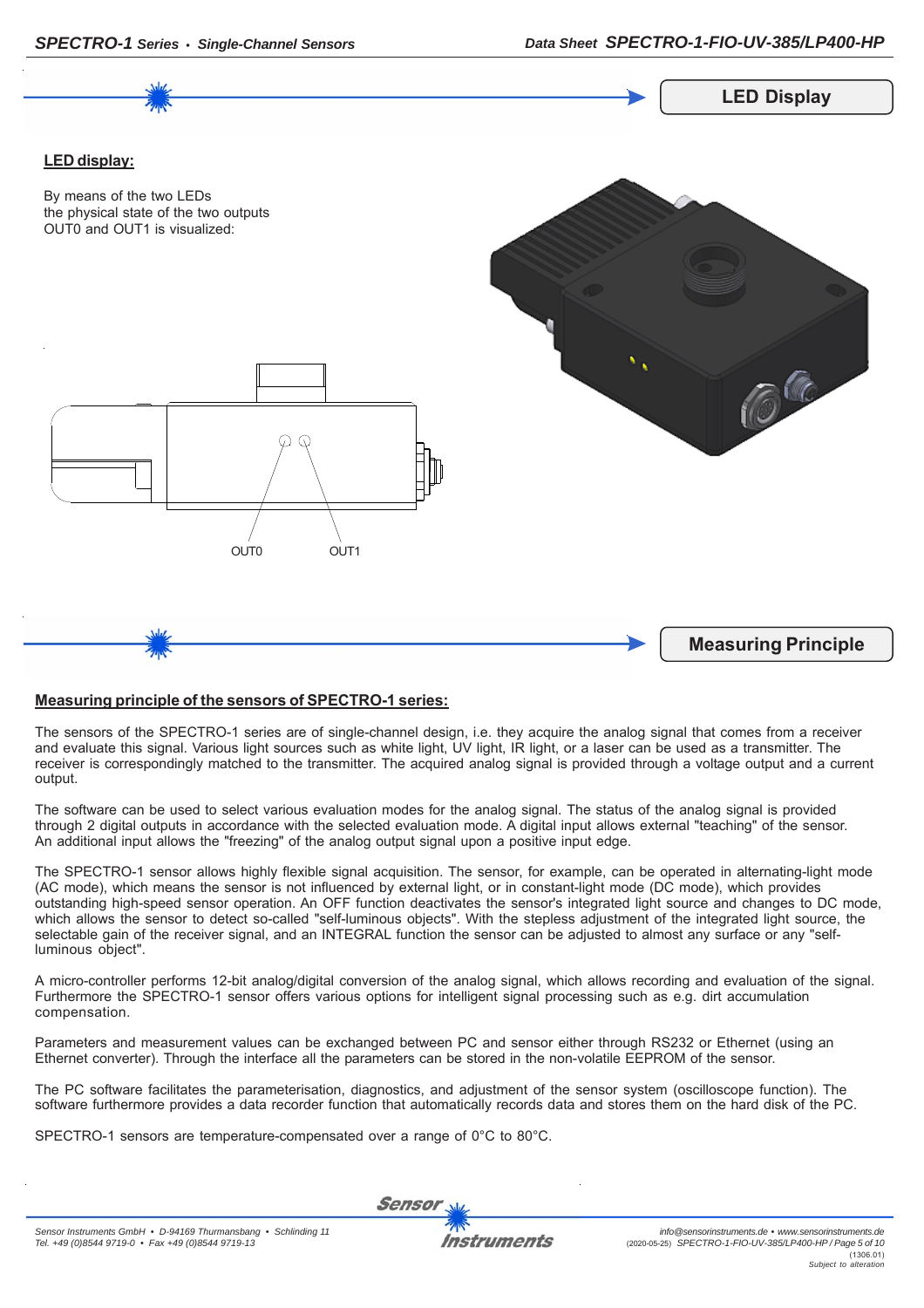**Parameterization**

### **Windows® user interface:**

*(The current software version is available for download on our website.)*



The PC software SPECTRO1-Scope facilitates the parameterization, the diagnosis, and the adjustment of the sensor system (oscilloscope function). Moreover, the software features a data recorder function that allows the automatic recording of recorded data and the saving of those at the hard disk of the PC.

Parameters and measurement values can be exchanged between PC and sensor either through RS232 or Ethernet (using an Ethernet converter). Through the interface all the parameters can be stored in the non-volatile EEPROM of the sensor.



The SCOPE tab visualises an oscilloscope.

 $\left| \cdot \right|$ 



**Sensor**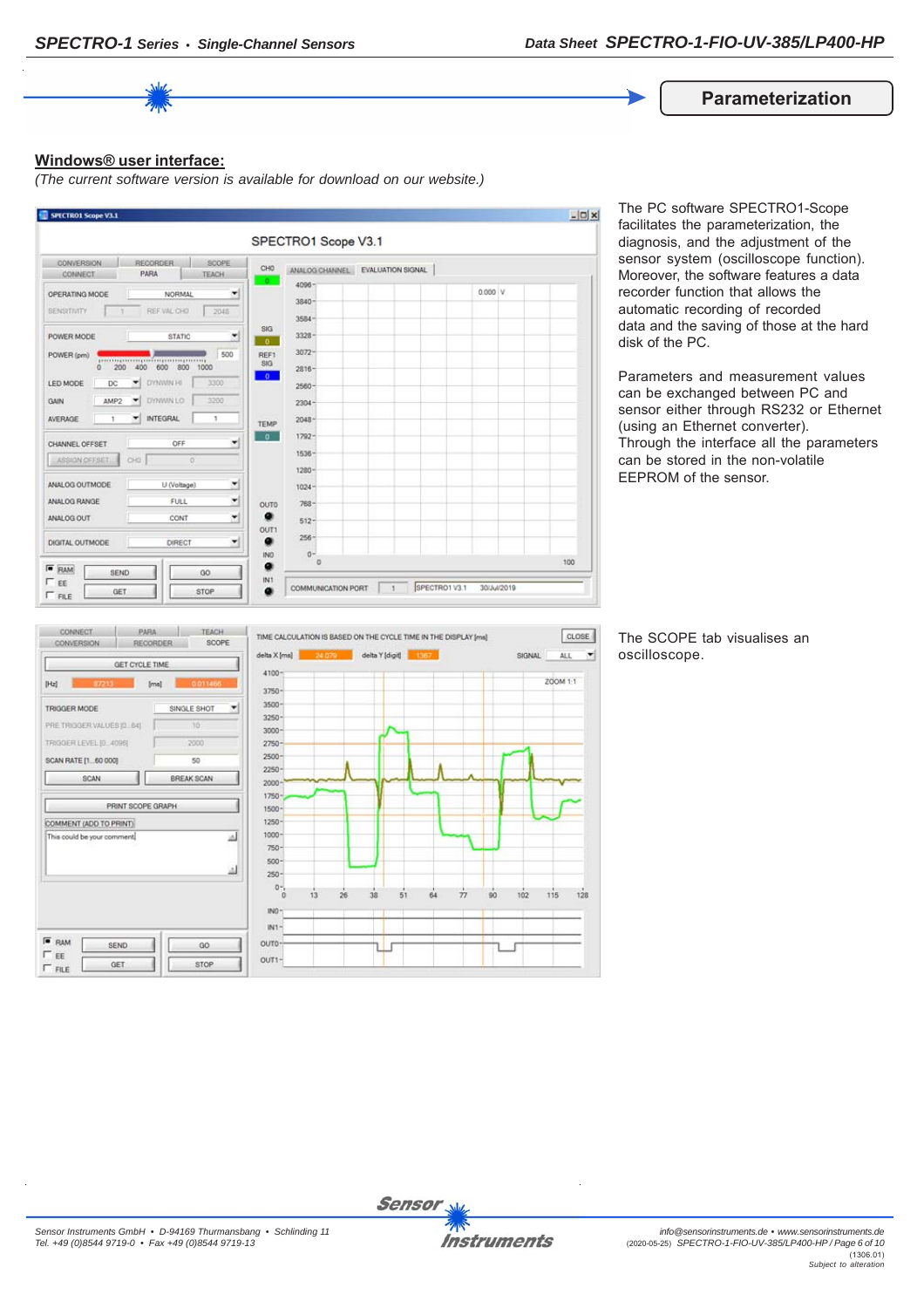

**Firmware Update**

## **Firmware update by means of the software ..FirmwareLoader":**

| $\Box$<br><b>FIRMWARE LOADER V1.1</b>                                      |                               |  |  |  |
|----------------------------------------------------------------------------|-------------------------------|--|--|--|
| <b>ESTABLISH CONNECTION</b>                                                |                               |  |  |  |
| <b>BAUDRATE</b><br>SELECT COMPORT [1256]                                   | TRY TO CONNECT<br>115200      |  |  |  |
| <b>FIRMWARE UPDATE</b>                                                     |                               |  |  |  |
| <b>READ FIRMWARE FROM DISK</b>                                             | <b>CLEAR WINDOW</b>           |  |  |  |
| ARM FIRMWARE LOADER                                                        | <b>DISARM FIRMWARE LOADER</b> |  |  |  |
| IT IS STRONGLY RECOMMENDED TO UPDATE THE FIRMWARE ACCORDING TO THE MANUAL! |                               |  |  |  |
| SPECTRO3 V4.0<br>RT May 09 2012                                            |                               |  |  |  |
|                                                                            |                               |  |  |  |
|                                                                            |                               |  |  |  |
|                                                                            |                               |  |  |  |
|                                                                            |                               |  |  |  |
|                                                                            |                               |  |  |  |
|                                                                            |                               |  |  |  |
|                                                                            |                               |  |  |  |
|                                                                            |                               |  |  |  |
|                                                                            |                               |  |  |  |
|                                                                            |                               |  |  |  |
|                                                                            |                               |  |  |  |
| <b>CREATE EEPROM BACKUP</b>                                                |                               |  |  |  |
| READ EEPROM DATA FROM SENSOR                                               | SAVE EEPROM DATA TO SENSOR    |  |  |  |
| EEPROM TRANSFER FILE d:\BackupFiles\EEPROM_Backup 1131.dat                 |                               |  |  |  |

The software "Firmware Loader" allows the user to perform an automatic firmware update. The update will be carried out through the RS232 interface.

An initialisation file (xxx.ini) and a firmware file (xxx.elf.S) are required for performing a firmware update. These files can be obtained from your supplier. In some cases an additional firmware file for the program memory (xxx.elf.p.S) is also needed, and this file will be automatically provided together with the other two files.

*Sensor Instruments GmbH • D-94169 Thurmansbang • Schlinding 11 Tel. +49 (0)8544 9719-0 • Fax +49 (0)8544 9719-13*

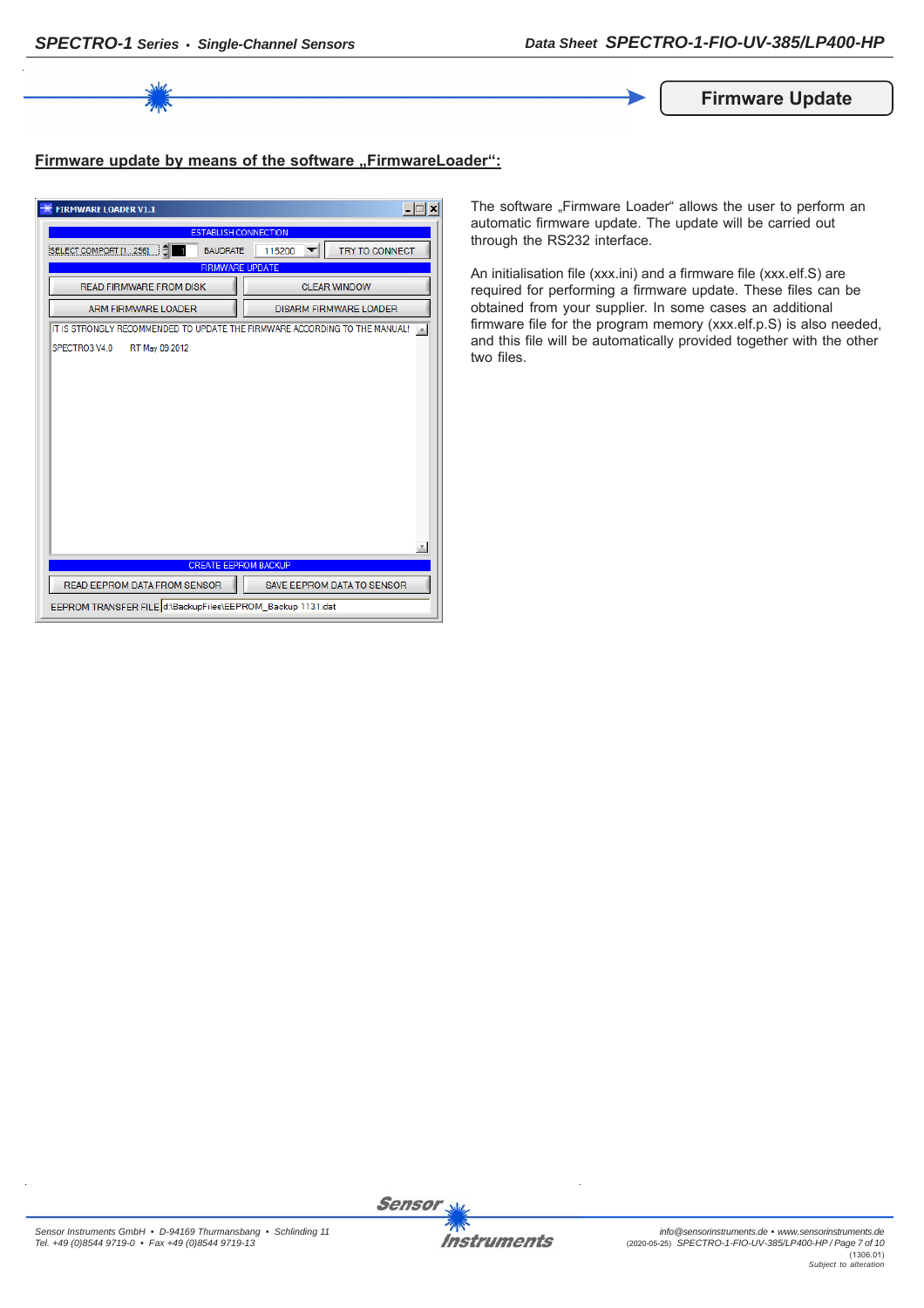## **UV Fiber Optics**

**Available standard fiber optics (FIO Series):** (further types of fiber optics available on request)

**UV Reflected light fiber optics R-S-A1.1-(1.5)-...-22°-UV R-S-A2.0-(2.5)-...-22°-UV R-S-A3.0-(3.0)-...-22°-UV R-S-R1.1-(3x0.5)-...-22°-UV R-S-R2.1-(6x1)-...-22°-UV** (available in standard length 600mm or 1200mm)

#### **Please note:**

For operation with the SPECTRO-1-FIO-UV-385/LP400-HP solely UV reflected light optical fibers with a beam opening angle of 22° are to be used!



#### **Characteristics:**

Light-conducting glass fibers are optical components that allow the transmission of light through any curved path based on the principle of total reflection. The individual fiber is composed of high-break core glass and low-break cladding glass. The light beams entering the core glass within the critical angle are guided through the fiber by way of reflection at the core/cladding contact surfaces (step index fiber). The highly flexible optical fibers are made of bundled individual glass fibers. The ends are each glued into a sensor head and a connector. The faces are optically polished. For protection against mechanical, chemical, or thermal destruction the optical fibers are provided with a corresponding protective sheath.

#### **Order Code:**



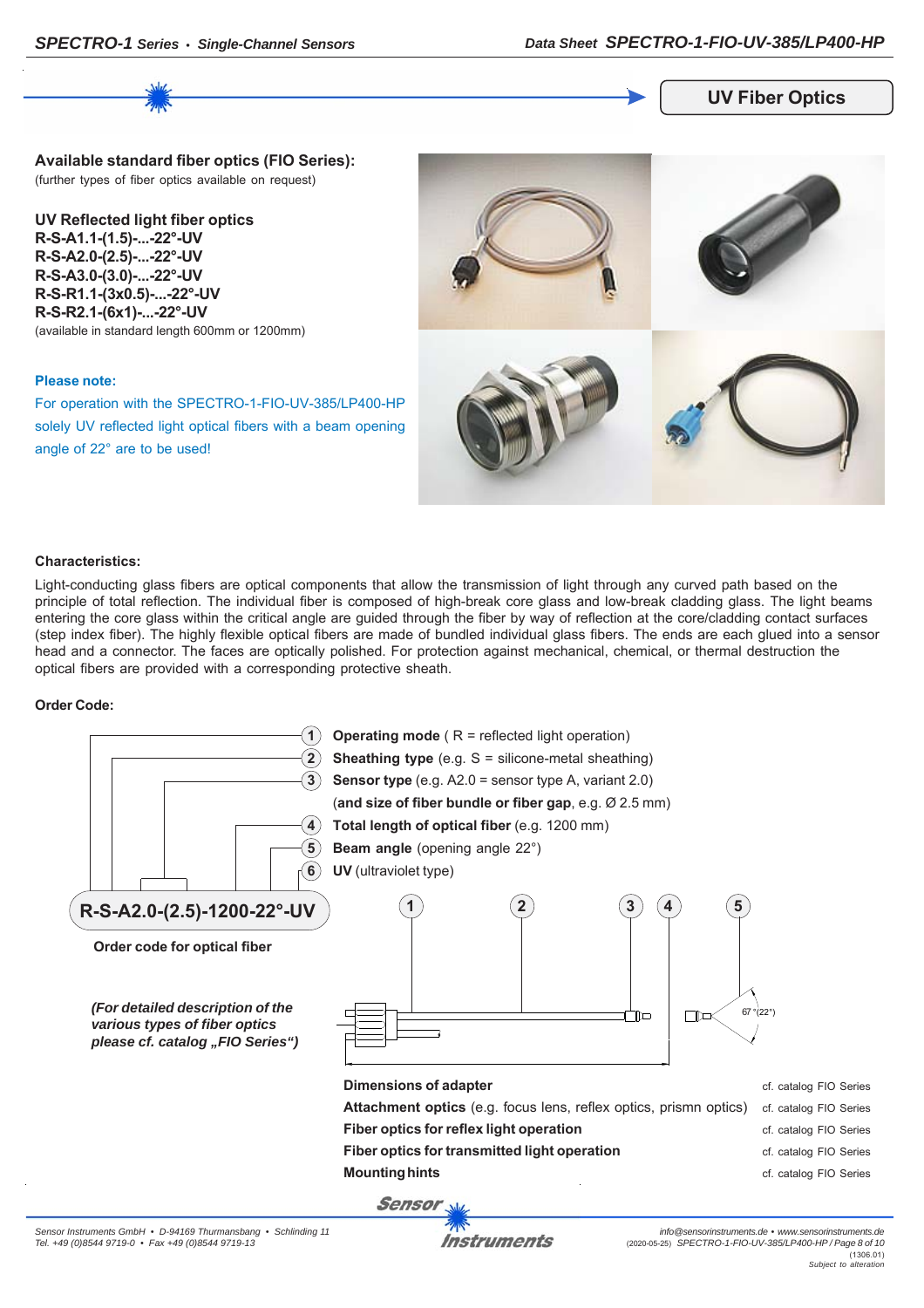